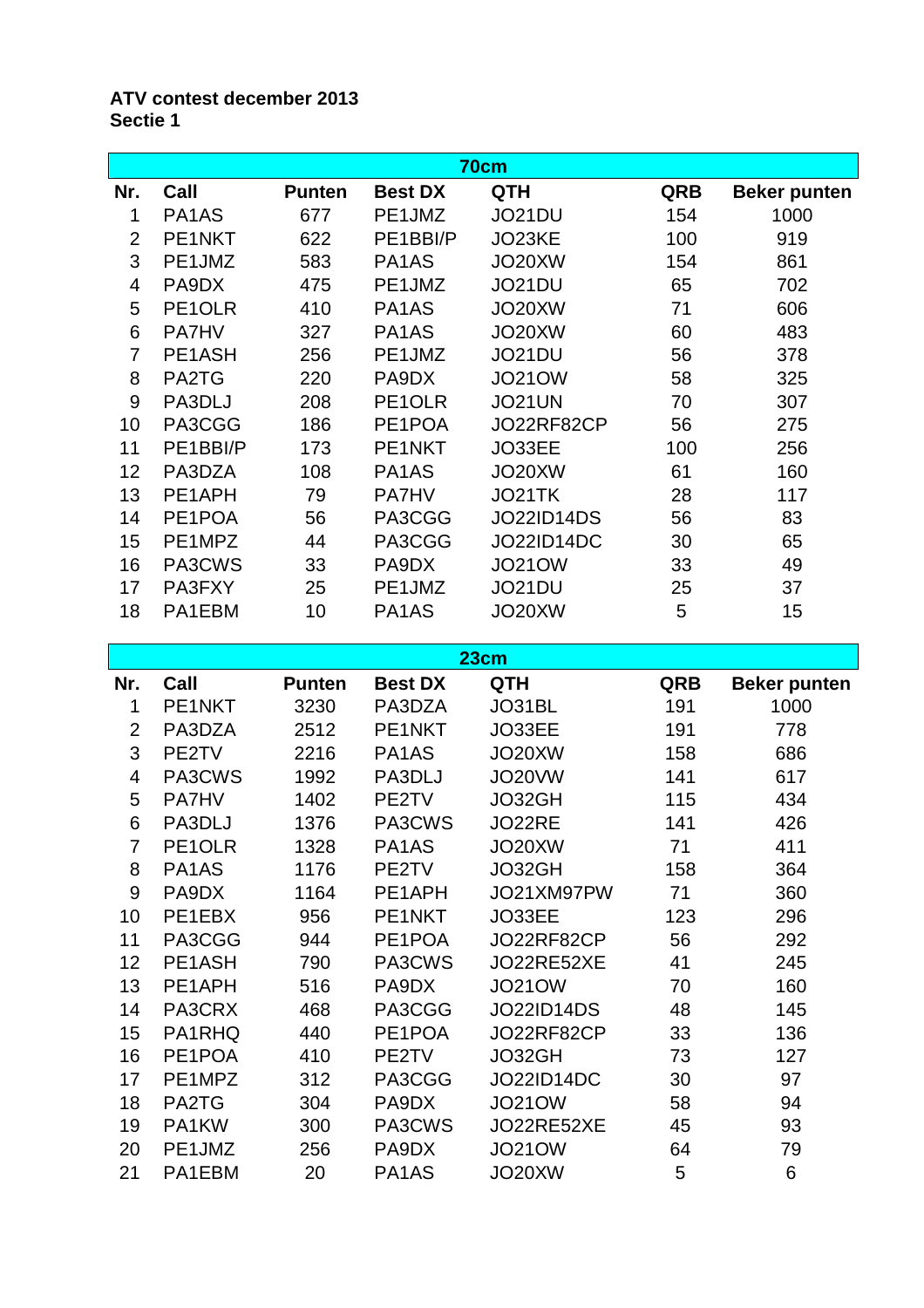| 13cm           |              |               |                |                   |            |                     |  |
|----------------|--------------|---------------|----------------|-------------------|------------|---------------------|--|
| Nr.            | Call         | <b>Punten</b> | <b>Best DX</b> | <b>QTH</b>        | <b>QRB</b> | <b>Beker punten</b> |  |
| 1              | PE1NKT       | 4355          | PE2TV          | JO32GH            | 98         | 1250                |  |
| $\overline{2}$ | PA3DZA       | 3610          | PE2TV          | JO32GH            | 97         | 1036                |  |
| 3              | PE2TV        | 2840          | PE1NKT         | JO33EE            | 98         | 815                 |  |
| 4              | PA3CGG       | 2420          | PE1POA         | JO22RF82CP        | 56         | 695                 |  |
| 5              | PA9DX        | 1975          | PE1JMZ         | JO21DU            | 65         | 567                 |  |
| 6              | PA3CWS       | 1640          | PA3CGG         | <b>JO22ID</b>     | 51         | 471                 |  |
| $\overline{7}$ | PE1ASH       | 1640          | PA3CWS         | JO22RE52XE        | 41         | 471                 |  |
| 8              | PA1AS        | 1430          | PA3DZA         | JO31BL            | 61         | 410                 |  |
| 9              | PE1EBX       | 1370          | PA3DZA         | JO31BL            | 68         | 393                 |  |
| 10             | PE1POA       | 1305          | PE2TV          | JO32GH            | 73         | 375                 |  |
| 11             | PA3CRX       | 1170          | PA3CGG         | <b>JO22ID14DS</b> | 48         | 336                 |  |
| 12             | PA1RHQ       | 1100          | PE1POA         | JO22RF82CP        | 33         | 316                 |  |
| 13             | <b>PA7HV</b> | 1100          | PA1AS          | JO20XW            | 60         | 316                 |  |
| 14             | PE1MPZ       | 780           | PA3CGG         | <b>JO22ID14DS</b> | 30         | 224                 |  |
| 15             | PA2TG        | 760           | PA9DX          | <b>JO21OW</b>     | 58         | 218                 |  |
| 16             | PE1OLR       | 450           | PA3DZA         | JO31BL            | 31         | 129                 |  |
| 17             | PE1JMZ       | 320           | PA9DX          | <b>JO21OW</b>     | 64         | 92                  |  |
| 18             | PA3DLJ       | 120           | PA1AS          | JO20XW            | 12         | 34                  |  |
| 19             | PA1EBM       | 50            | PA1AS          | JO20XW            | 5          | 14                  |  |

## **6cm**

|               |        |               |                |                   |            | <b>Beker</b> |
|---------------|--------|---------------|----------------|-------------------|------------|--------------|
| Nr.           | Call   | <b>Punten</b> | <b>Best DX</b> | <b>QTH</b>        | <b>QRB</b> | punten       |
|               | PA3CRX | 1610          | PA3CGG         | <b>JO22ID14DS</b> | 50         | 1500         |
| $\mathcal{P}$ | PE1NKT | 1560          | PA5WJB         | JO33KH            | 36         | 1453         |
| 3             | PA3CGG | 860           | PA3CRX         | JO22QA39UX        | 48         | 801          |
| 4             | PA3CWS | 700           | PA3CRX         | JO22QA            | 46         | 652          |
| 5             | PE1ASH | 650           | PA3CWS         | JO22QK72MN        | 43         | 606          |
| 6             | PE1POA | 480           | PA3CWS         | JO22QK            | 25         | 447          |
|               | PA1RHQ | 350           | PA3CGG         | <b>JO22ID14DS</b> | 23         | 326          |